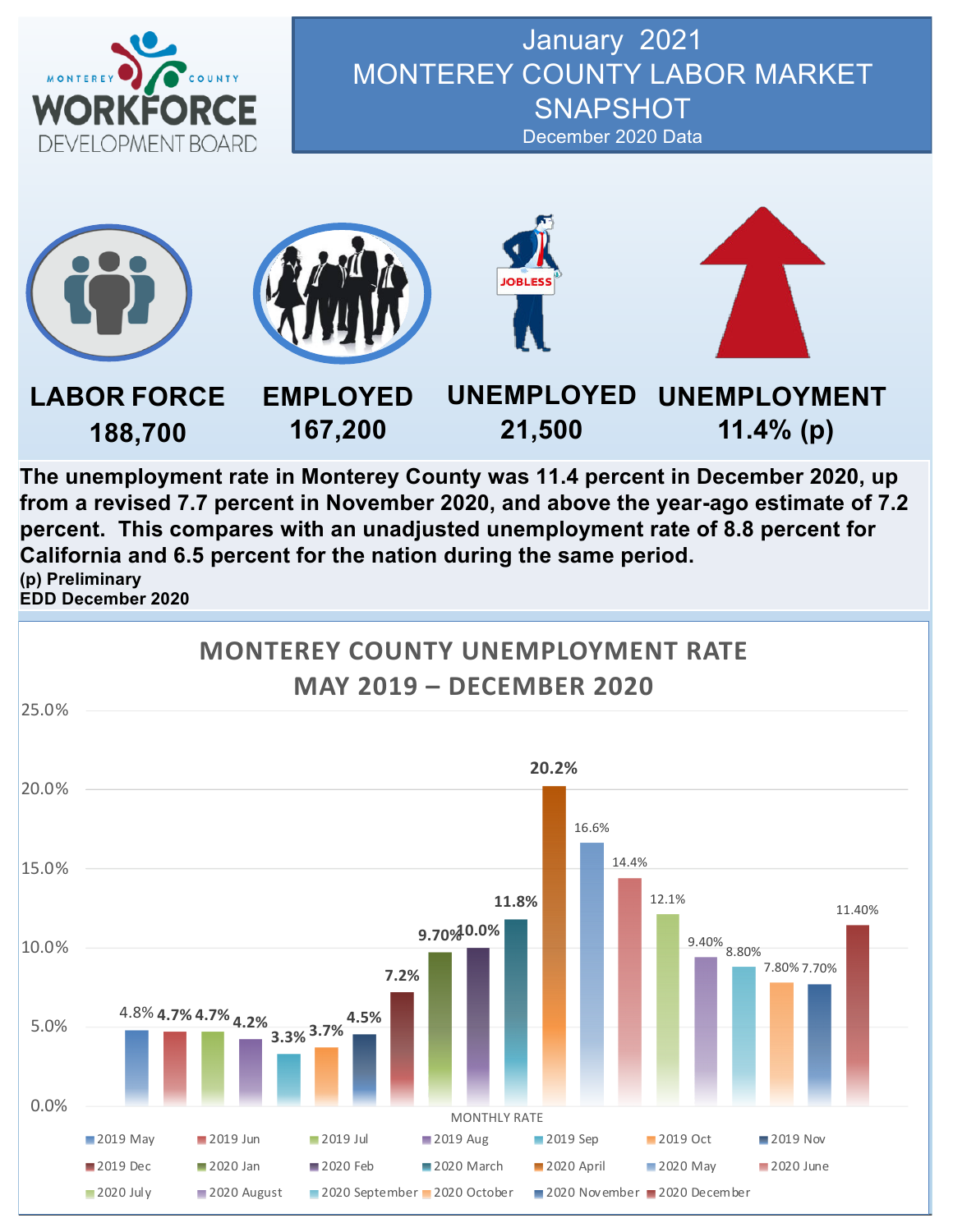

### *California Ends Strict Virus Restrictions as New Cases Fall*  **By [Thomas Fulle](https://www.nytimes.com/by/thomas-fuller)r and [Jill Cowa](https://www.nytimes.com/by/jill-cowan)n New York Times – 1/25/2021**

The state is returning to a tiered system of rules tied to the prevalence of the coronavirus in each county. Gov. Gavin Newsom has been under pressure from business owners.

OAKLAND, Calif. — Facing swelling political pressure and numerous lawsuits by businesses forced to shut down, Gov. Gavin Newsom of California on Monday lifted a strict stay-at-home order and handed to local authorities greater control over whether restaurants, hair salons and other commerce could reopen.

The rate of new coronavirus cases in the state has [slowed significantl](https://www.nytimes.com/interactive/2020/us/california-coronavirus-cases.html)y, but experts worry the respite could be brief if the more contagious variants [of the coronavirus raging through Europe become preva](https://www.nytimes.com/live/2021/01/24/world/covid-19-coronavirus/variants-threaten-to-undo-progress-in-fighting-the-virus-health-experts-warn)lent in the United States.

The relaxation of restrictions comes as large parts of Southern California are still recording high death and hospitalization rates and many hospitals in Los Angeles County continue to be overwhelmed with Covid-19 patients.

The changes on Monday do not by any stretch remove all virus-related restrictions in the state. The rescinding of the stay-at-home order, which had already been lifted in the Sacramento area nearly two weeks ago, returns the state to a [tiered system of rule](https://covid19.ca.gov/safer-economy/)s tied to the prevalence of the virus in each county.

To read the rest of this article, go to: [https://www.nytimes.com/2021/01/25/us/california-covid-restrictions.htm](https://www.nytimes.com/2021/01/25/us/california-covid-restrictions.html)l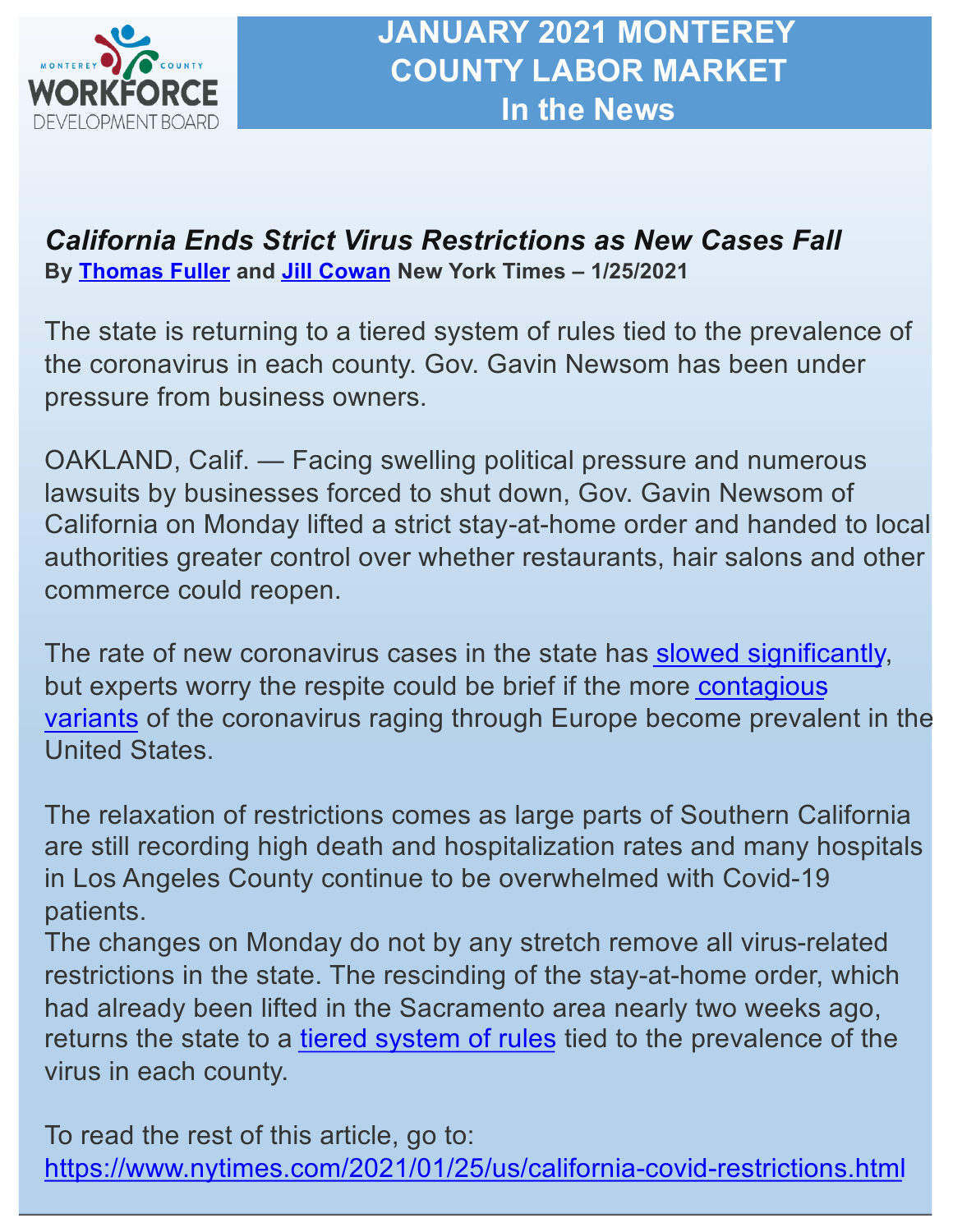

# January 2021 MONTEREY COUNTY LABOR MARKET Unemployment Claims

With the dramatic rise of COVID-19 cases in California, many counties are experiencing an increase in the unemployment rate as well as a rise in new Unemployment Insurance claims.

In Monterey County, we have seen a steady increase in claims with a jump of over 1,000 claims from October month end to November month end. For the first two weeks of January 2021, new claims stood at 1,711 as of January 9, 2021.

### **New Unemployment Claims Monterey County WDB**



Source EDD 1/22/2021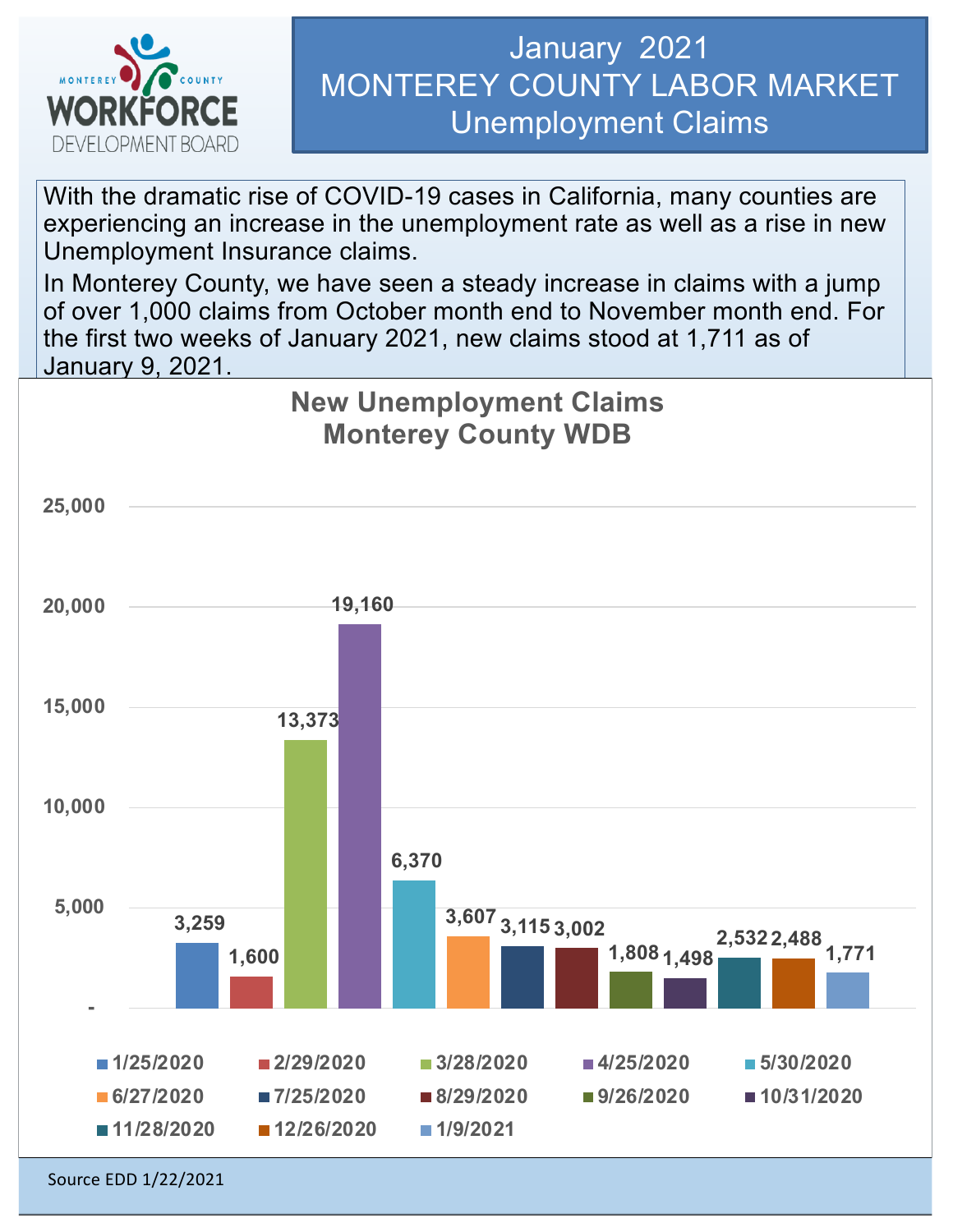

# January 2021 MONTEREY COUNTY LABOR MARKET Sector Growth December 2020



**Total loss in Jobs Farm/AG** (**17,600**)





**Largest Sector Loss Non-Farm Leisure and Hospitality (6,300)**



**All Sector Loss Non-Farm (15,000)**



### **Major Sectors Change December 2019 – December 2020**

|                                                               | December-19       | December-20       |          |  |
|---------------------------------------------------------------|-------------------|-------------------|----------|--|
| <b>Sector</b>                                                 | <b>Employment</b> | <b>Employment</b> | Change   |  |
| <b>Total Farm</b>                                             | 37,000            | 19,400            | (17,600) |  |
| <b>Total Nonfarm</b>                                          | 147,000           | 132,000           | (15,000) |  |
| <b>Mining and Logging</b>                                     | 300               | 300               | $\bf{0}$ |  |
| <b>Construction</b>                                           | 6,600             | 6,500             | (100)    |  |
| <b>Manufacturing</b>                                          | 5,000             | 4,800             | (200)    |  |
| <b>Retail Trade, Transportation &amp;</b><br><b>Utilities</b> | 27,800            | 25,700            | (2, 100) |  |
| <b>Information</b>                                            | 1,000             | 900               | (100)    |  |
| <b>Financial Activities</b>                                   | 4,400             | 4,400             | $\bf{0}$ |  |
|                                                               |                   |                   |          |  |
| <b>Professional &amp; Business Services</b>                   | 15,000            | 13,400            | (1,600)  |  |
| <b>Educational &amp; Health Services</b>                      | 20,700            | 19,900            | (800)    |  |
| <b>Leisure &amp; Hospitality</b>                              | 26,500            | 20,200            | (6, 300) |  |
| <b>Other Services</b>                                         | 5,000             | 4,200             | (800)    |  |
| <b>Government</b>                                             | 34,700            | 31,700            | (3,000)  |  |
| Source: EDD 01/22/2020                                        |                   |                   |          |  |